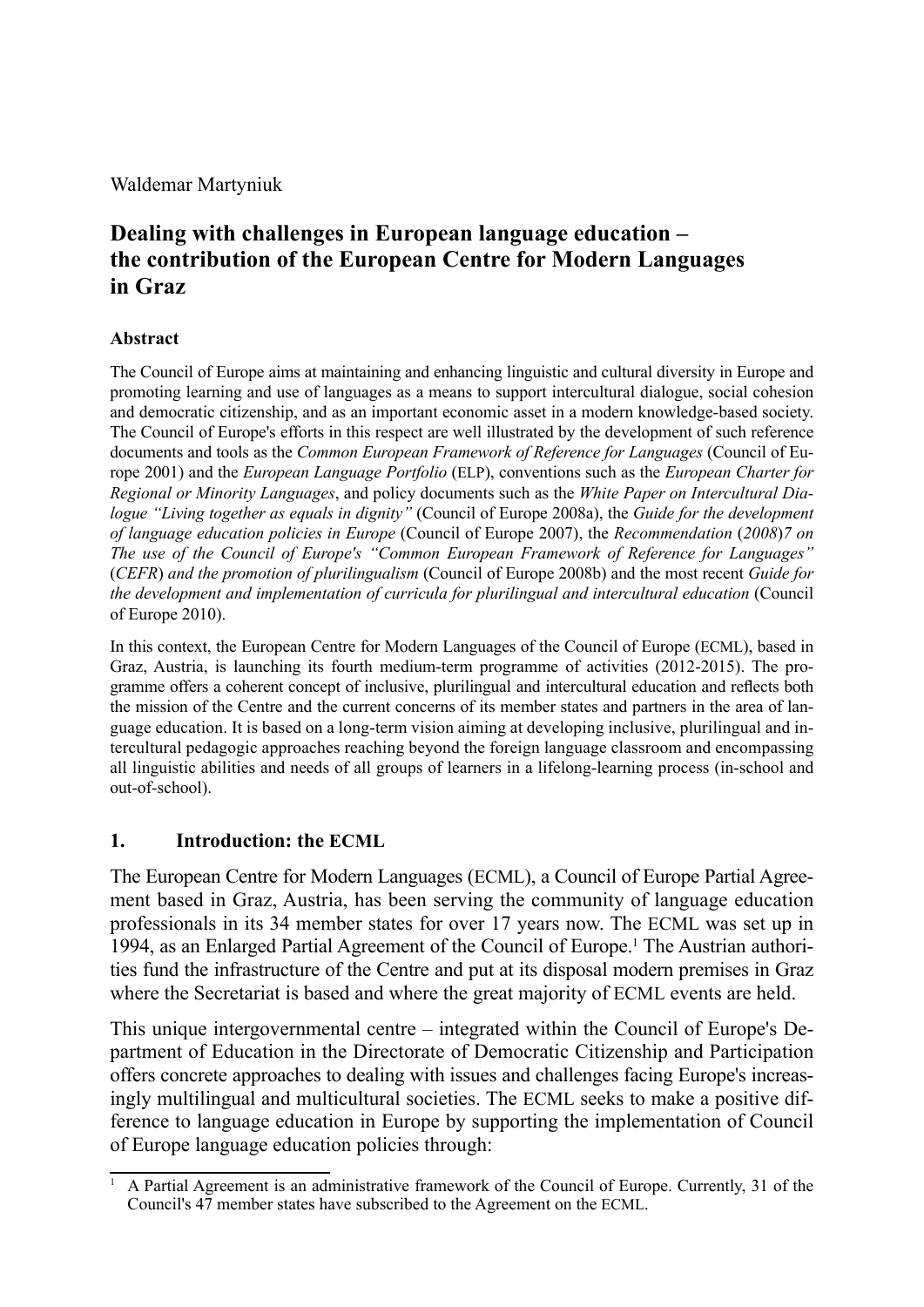- advancing the quality of teaching and learning languages;
- promoting innovative approaches;
- fostering dialogue between language education researchers, practitioners and decision makers.

Through its medium-term programmes consisting of projects, workshops and conferences to which participants from the member states are invited, the ECML provides a platform for cooperation with experts, associations and institutions involved in enhancing European standards in language education. It also maintains Europe-wide networks for teacher trainers, researchers and educational administrators.

The hallmark of the ECML is the organisation of international language education projects. Coordinated by teams of experts, these projects primarily target multipliers in language education such as teacher trainers, textbook authors and experts in the area of the development of curricula, educational standards, evaluation/assessment and certication. The Centre has successfully completed three large-scale medium-term programmes of activities comprising more than 70 projects coordinated by international teams of experts and directly involving over ten thousand language professionals in Europe and beyond, with the impact reaching as afield as Canada and Japan. The Centre's second medium-term programme (2004-2007) grouped 22 projects under the title *Languages for social cohesion – language education in a multilingual and multicultural Europe.* The projects covered a wide range of themes under four general headings:

- Coping with linguistic and social diversity, –
- Communication in a multicultural society, –
- Professional development and reference tools,
- Innovative approaches and new technologies.<sup>2</sup>

The Centre's third medium-term programme (2008-2011) entitled *Empowering language professionals: Competences – Networks – Impact – Quality* encompassed 23 different projects and addressed the following four thematic areas:

- A. Evaluation and assessment,
- B. Continuity in language learning,
- C. Content and language integrated education,
- D. Plurilingual education.<sup>3</sup>

The third medium-term programme of the ECML came to a conclusion in September 2011 with a large-scale international conference in Graz. The results of the conference – as well as all publications, reports and CD-ROMs resulting from the ECML's activities – are available on the ECML website: www.ecml.at.

<sup>&</sup>lt;sup>2</sup> For more information on the projects of the second medium-term programme see: www.ecml.at/ socialcohesion.

<sup>&</sup>lt;sup>3</sup> For more information on these ECML projects me see: www.ecml.at/empowerment.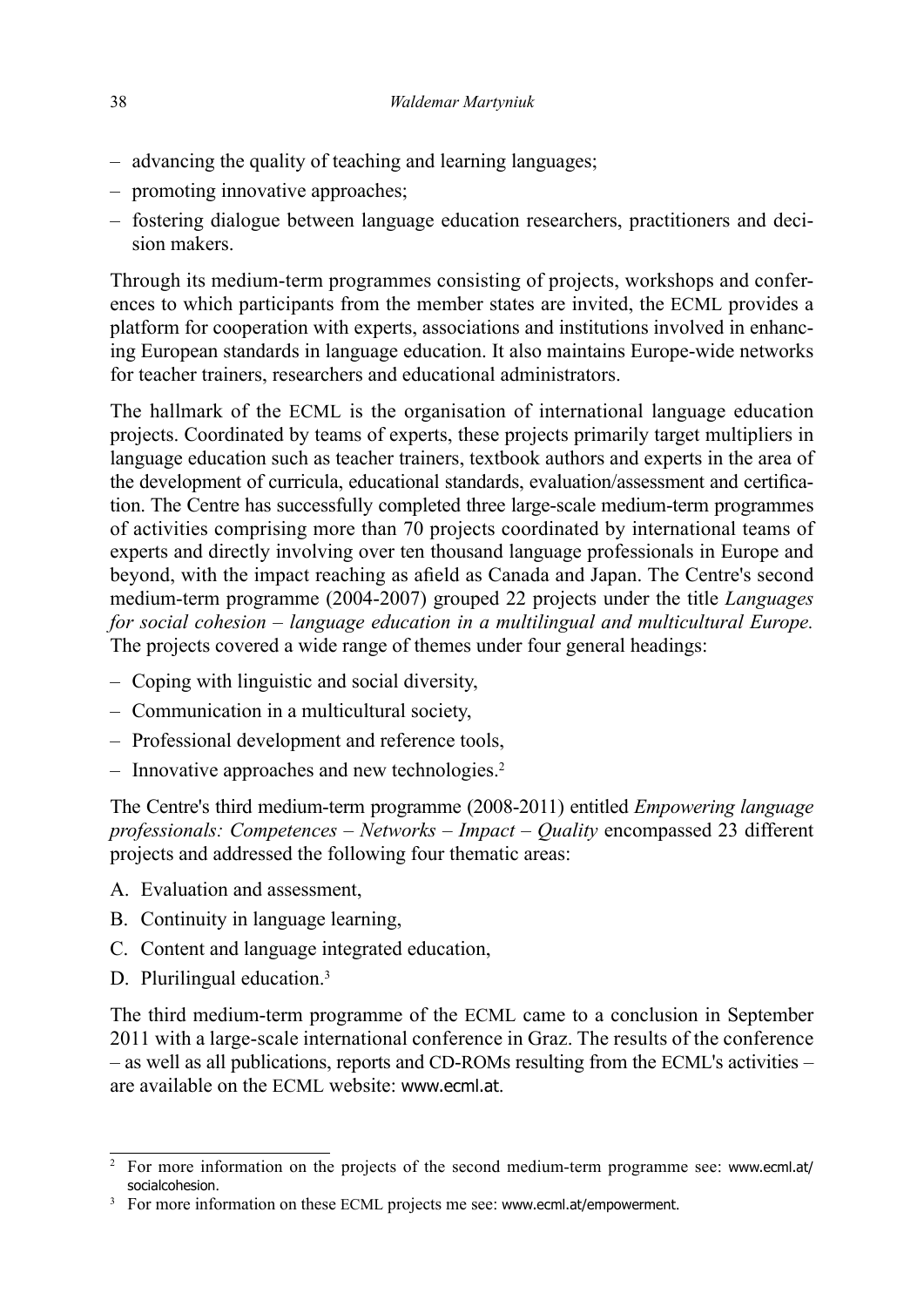#### **2. Quality Education for plurilingual people living in multilingual societies: The Graz Declaration on Language Education 2010**

On 7 January 2010, an INGO-Professional Network Forum on language education was founded at the Graz Centre. Through this Forum the ECML seeks to further intensify its links with professional bodies working in language education and to create synergies between organisations with similar aims. The first ever meeting of its kind brought together eight renowned international associations working in this area, all of which had signed bilateral cooperation agreements with the ECML. 4 Representatives of the Language Policy Unit of the Council of Europe, the Multilingualism Policy Unit of the European Commission, and the Canadian institutional ECML partner, the Official Languages and Bilingualism Institute of the University of Ottawa (OLBI), also participated in the meeting. Henry Widdowson (Vienna University) provided comments from the perspective of an independent expert in the field. The one-day event enabled the Forum partners to gain a better understanding of the working context and the respective competences of the associations, all of which deal with different aspects of policy, research and practice in language education. The meeting also enabled them to identify and become more aware of the shared concerns and overlapping expertise within the Professional Network Forum.

After lively discussions the Forum members identified the key challenges facing language education today and adopted the Graz Declaration on Language Education 2010 entitled *Quality Education for plurilingual people living in multilingual societies*. 5

The members of the Forum agreed that growing linguistic and cultural diversity in modern European societies should not be viewed as an obstacle or a 'problem', but rather as an asset and a potential benefit to society. Underlining the right of all learners to an unrestricted and fair lifelong access to good quality education they pointed at the importance of language competences that provide the necessary basis for such access. All Forum participants were in agreement that the provision of support in developing adequate language abilities should take into account, make use of, and build further on the learner's existing language competences by including the learners' "own" languages, especially if they are minority or migrant languages, as they are important features in their successful integration into the world of learning and help them in becoming self-confident and responsible members of society. At the same time, the learner should seek and be offered sufficient support to develop the skills required for his or her educational career in a given context. Members of the network stressed the fact that learners with low socio-economic status, special needs, and those whose linguistic or cultural background may disadvantage them in the educational system require special attention and support for the devel-

<sup>&</sup>lt;sup>4</sup> The European Association for Quality Language Services (EAQUALS), the World Federation of Modern Language Associations (FIPLV), the Association of Language Testers in Europe (ALTE), the International Association of Applied Linguistics (AILA), the International Certificate Conference (ICC), the European Confederation of Language Centres in Higher Education (CercleS), the European Association for Language Testing in Europe (EALTA) and the CEL/ELC, Conseil européen pour les langues/ European Language Council.

<sup>&</sup>lt;sup>5</sup> For the full text of the Declaration and more information on the Forum go to: www.ecml.at/aboutus/ aboutus.asp?t=pronetfor.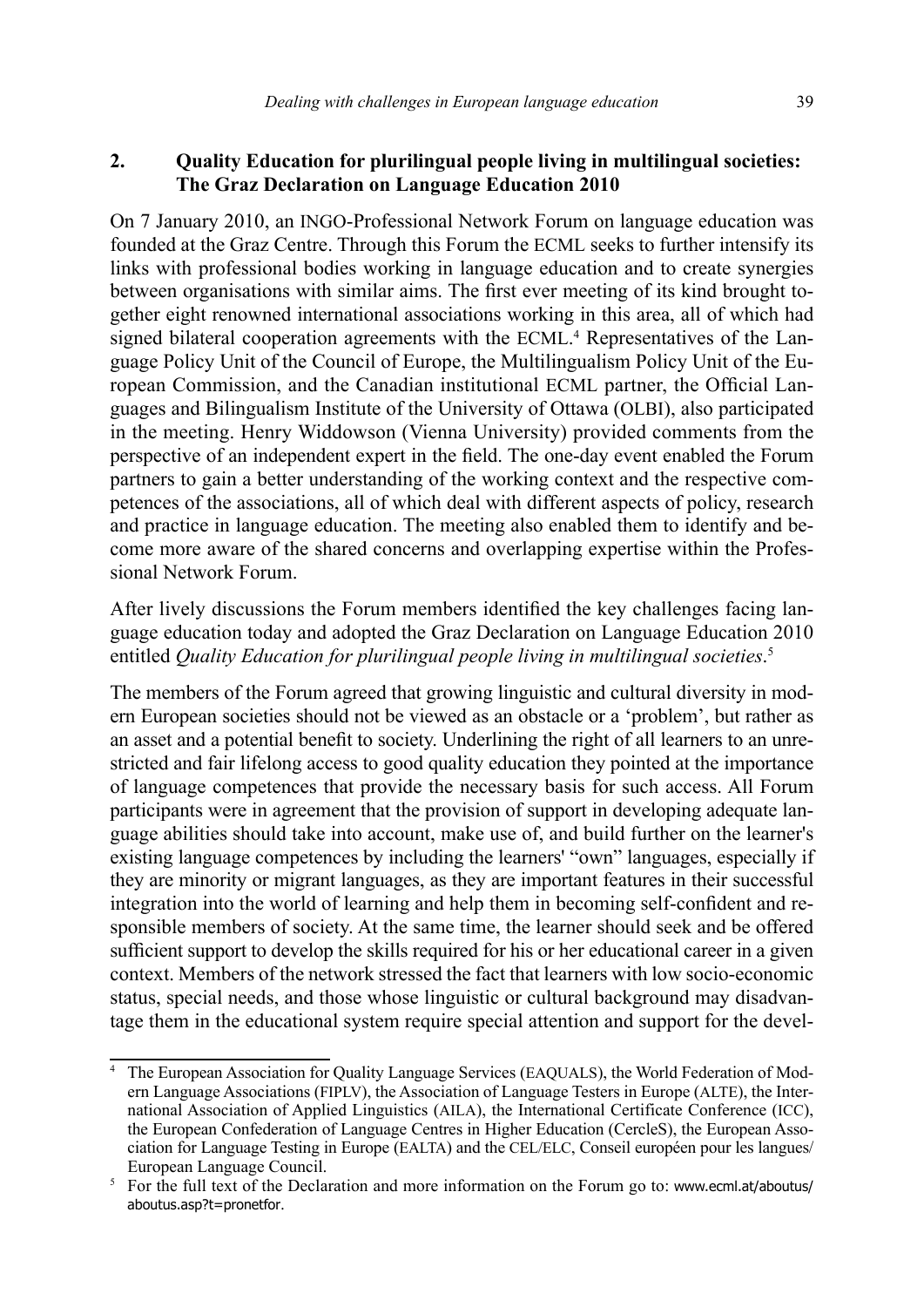opment of the language abilities necessary for their educational success. In conclusion, the Forum participants called for a modification in approach, moving from the teaching and learning of languages as separate, unrelated and thus isolated (school) subjects towards providing coherent support for the lifelong development of transversal, individual strategies for deploying available linguistic resources purposefully, thus making efficient use of one's own range of language competences.

The findings and proposals of the Graz Forum were adopted as a rationale for the  $4<sup>th</sup>$ medium-term programme of the ECML activities (2012-15) entitled *Learning through languages: promoting inclusive, plurilingual and intercultural education*.

## **3. The 4th medium-term programme of ECML activities 2012-2015**

Within its new programme launched in October 2011 the Centre intends to initiate European cooperation on the implementation of the new concept of plurilingual and intercultural education proposed by international expert groups whose work was coordinated by the Language Policy Unit and adopted by the member states of the Council of Europe. The proposals for the programme seek to draw attention to the fact that access for all learners to good quality education is a precondition for democratic developments in European societies. The learner and the right of all learners to quality education at all levels constitute the focal point of the reference model established for the programme resulting from several consultation rounds with and adopted by the 34 states-members of the ECML Partial Agreement in October 2010. The end-user and ultimate beneficiary of all activities is the learner whereas projects included in the programme target education and language professionals and stakeholders in society functioning as facilitators of the learning process.

The ECML's long-term vision on language education is building upon the philosophy of the *Common European Framework of Reference for Languages* (CEFR) emphasising that human beings do "not keep [...] languages and cultures in strictly separated mental compartments, but rather build [...] up a communicative competence to which all knowledge and experience of language contributes and in which languages interrelate and interact" (Council of Europe 2001, 4). The new perspective expands from a comparatively narrow focus on foreign language learning to learning in all educational contexts and domains always incorporating language learning in the mother tongue of the learner and/or in any other language of the learner's repertoire.

3.1 The overarching aim: promoting inclusive, plurilingual and intercultural education

The growing linguistic and cultural diversity in today's European societies makes it evident that in order to cater adequately for each learner's needs – supporting the development of each learner's linguistic and intercultural capacities required for his/her personal well-being and success and for the benefit of the society they are a part of  $-$  provision needs to build on inclusive, plurilingual and intercultural pedagogic approaches. Pedagogic approaches are what teachers, educational institutions and society as a whole must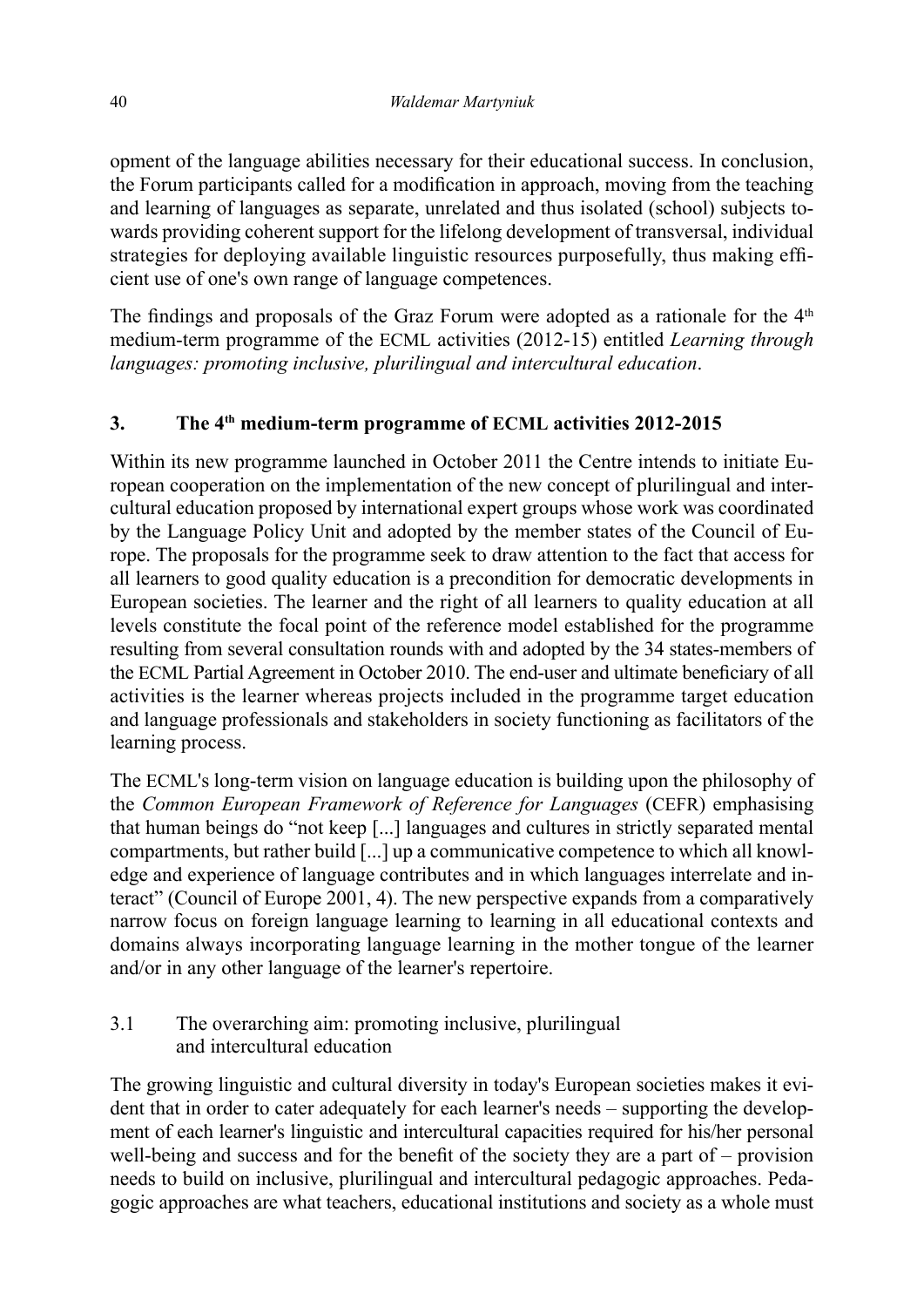provide and apply in implementing education. Consequently, pedagogical approaches following inclusive, plurilingual and intercultural thinking are practical steps to undertake in order to achieve good quality education for all.

## 3.1.1 Inclusive education

Inclusive education evolved from Special Needs Education and its philosophy to counteract exclusion and discrimination of children with disabilities. In a broader context, this discussion was brought forward under the label "integration" targeting other disadvantaged learner groups like migrants, cultural and linguistic minorities, children or adults of low economic or social status, etc. The discussions about necessary reform and change of education in order to achieve quality education for all have made clear that the challenge of diversity cannot be met by integration efforts on the side of the marginalised group only. Rather, all have to pursue and work towards the common goal of taking a holistic approach ensuring equal opportunities and rights for all. In this context, inclusive approaches are being promoted as a way to provide learning environments that allow for democratic, effective and sustainable learning processes, outcomes and output for the benefit of all. Following this ideal, the ECML programme intends to further elaborate the obvious link between linguistic and intercultural competences and inclusion to identify approaches for practical implementation in classroom. Strengthening links with the community is also vital: relationships between teachers, students, parents and society at large are crucial for developing inclusive learning environments.

# 3.1.2 Plurilingual education

Plurilingual education and resulting pedagogic approaches aim at respecting and developing each learner's language repertoire enabling the speaker to use languages with different degrees of proficiency and adapted to different contexts (home, school, public, private, professional, etc.). The concept of plurilingualism was first elaborated in the *Common European Framework of Reference for Languages* (Council of Europe 2001). It was pointed out that the implementation of plurilingual education would have a profound impact on language education by moving away from the ideal of "mastering" a foreign language to the perspective of developing the learner's unique individual linguistic abilities and competences. In the context of the discussion on quality education for all it is the social aspect of plurilingual education that has been stressed. Awarenessraising activities targeting languages present in classrooms but usually not considered as learning objects are being considered as powerful means to develop peer learning built on tolerance, respect for and knowledge about each other. In view of this dimension, plurilingual education ideally complements the inclusive and intercultural components of the envisaged pedagogic approaches.

## 3.1.3 Intercultural education

The need for European citizens to develop intercultural competences has been widely acknowledged by educational authorities and teaching professionals. In the Council of Europe's *White Paper on Intercultural Dialogue* (Council of Europe 2008a) it is pointed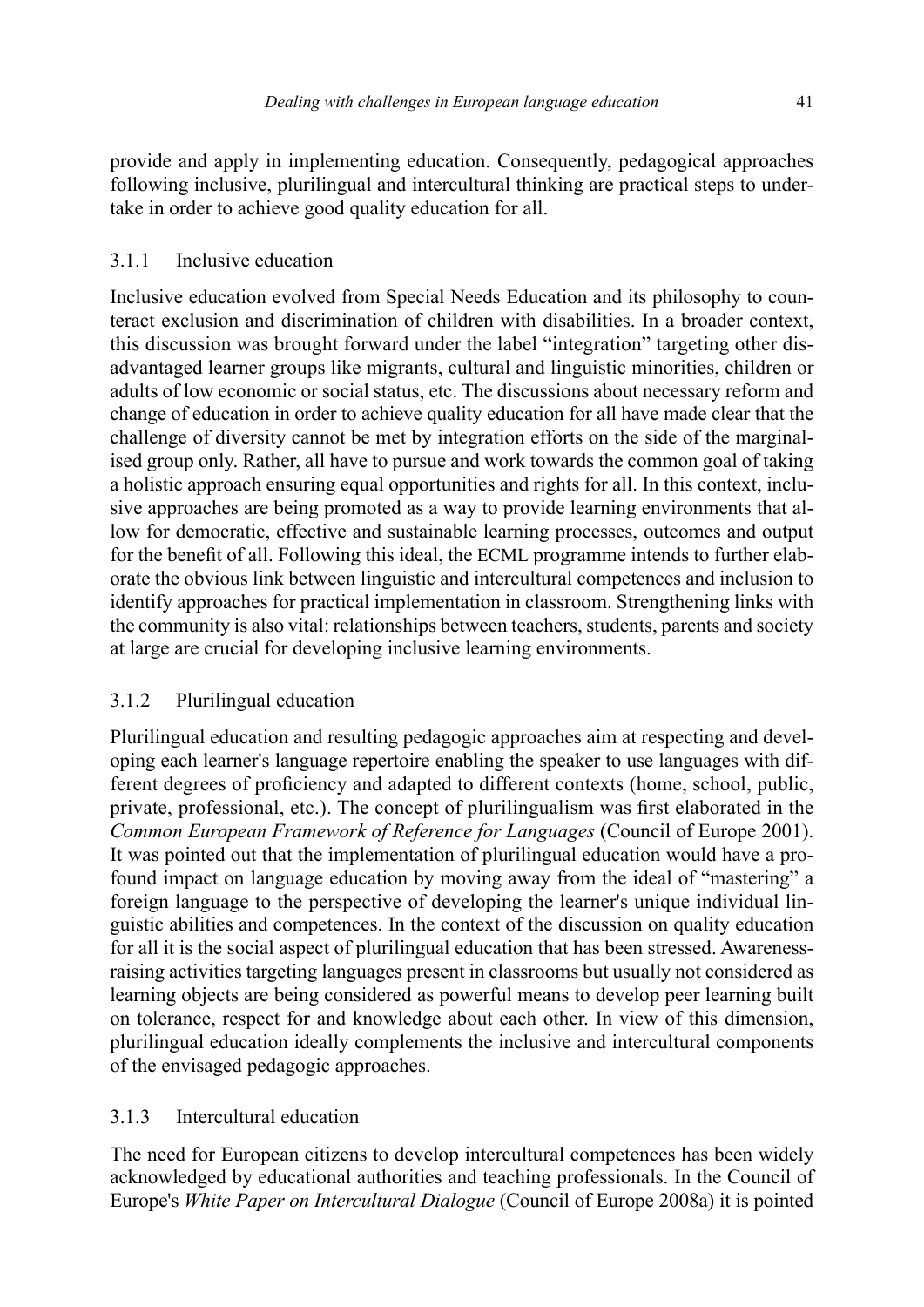out that attitudes, behaviour, knowledge and skills relevant in intercultural contexts are not acquired as a side-effect of developing language competences but need to be explicitly placed on the educational agenda in order to be taught, learnt, practised, elaborated and adapted to individual needs and social contexts. There is a clear link between intercultural education and language (specifically foreign language) education. But in view of the role of intercultural dialogue in the context of democratic citizenship and human rights education it became clear that intercultural education needs to become a constituent part of formal education and a nurtured element of the informal/non-formal learning context in good quality education in Europe.

#### 3.2 Targeted areas

3.2.1 Foreign language classroom

The ECML has developed significant expertise in the domains of foreign language learning and teaching. It is intended to make use of the expertise and resources developed within the ECML and the other related units at the Council of Europe work as well as to build on developments and results of other relevant organisations and institutions, in particular of the European Commission.

### 3.2.2 Majority language classroom

In recent years special attention has been paid to the context of teaching and learning of languages taught as subjects in their own right, for example, Polish in Poland, Swedish in Sweden, German in the schools of the German minority in Denmark, etc. Discussions focused on questions like how to ensure the development of relevant language competences of students coming from different linguistic and cultural backgrounds or whether the traditional monolingual approach to teaching the majority language would still be appropriate in this situation. In continuation with initial projects carried out in this domain, the ECML intends to further contribute to quality developments for the benefit of all learners in majority language classrooms.

The notion of *majority languages* may raise concerns and is subject for intensive discussions as the terminology is emerging and continues to be refined further. In other publications, the term *majority language* covers such notions as first language, mother tongue, national language, official language, state language, the/main language of schooling, etc. The ECML seeks to highlight the high-stake role this language has beyond schooling in society. With this perspective, the ECML is addressing the needs of learners in classrooms where these languages are taught as school subjects in their own right.

## 3.2.3 Classroom for other languages

In addition to foreign and majority languages the ECML is catering for other languages available in a school context as resources for communication and learning. Classes and provision for sign languages, regional, minority, migrant, community or non-territorial languages, language training for the blind and visually impaired and possible other areas are targeted here. By looking at these additional languages the ECML wants to stress that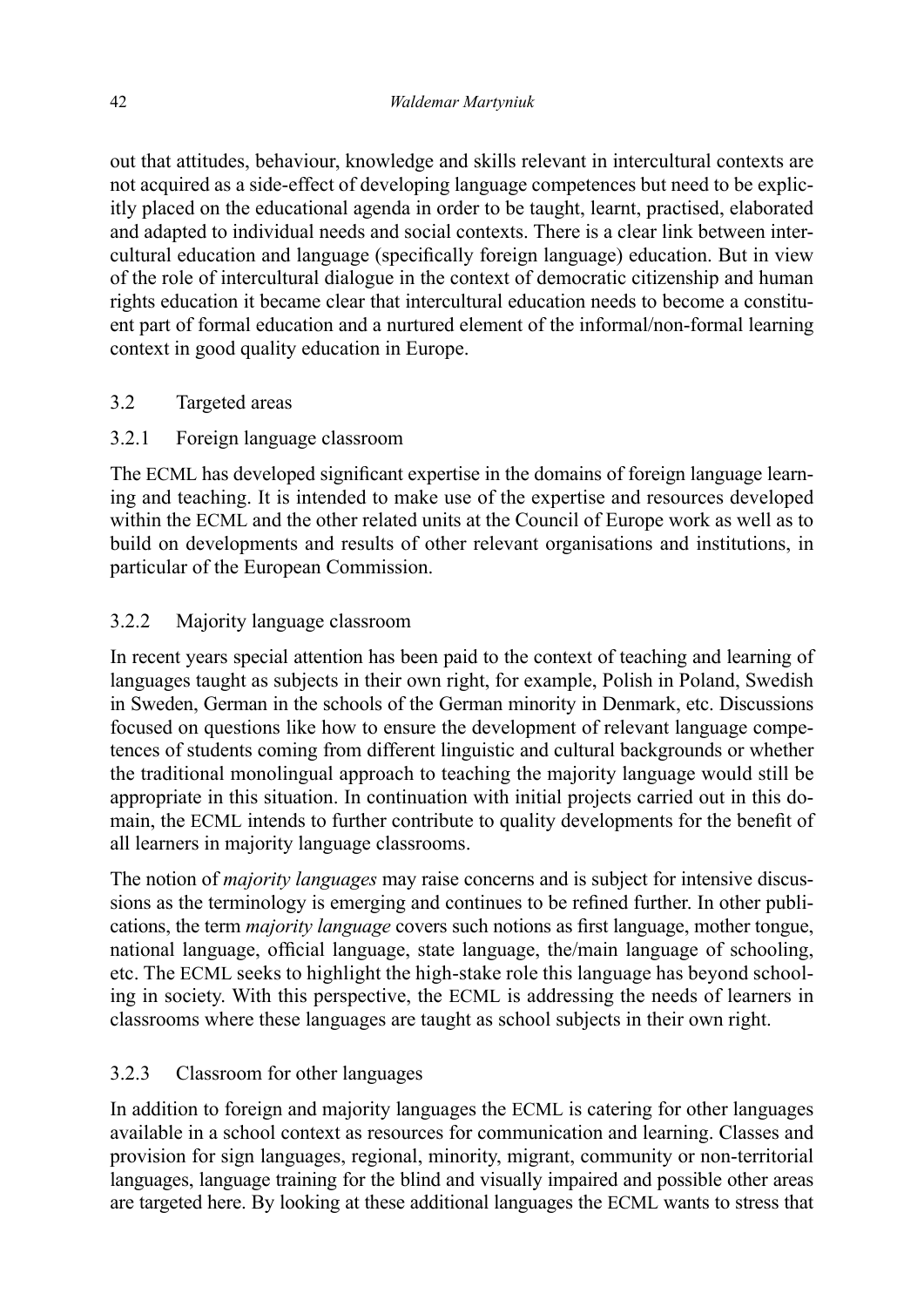languages other than foreign and majority do belong to mainstream educational institutions catering for students' diversity. Students using particular languages for communication with their peers, at home or in any other environment should be given a platform of appreciation of this/these language(s) and space for further development of their skills. At the same time peer students (and their teachers) are invited to explore these languages and the culture their speakers represent.

## 3.2.4 Subject classroom

Languages play a key role in all subjects even if a particular language is not the subject matter. The successful development of cognitive academic language proficiency in subject areas has been identified as a key factor for educational achievement or, in the negative case, for failure. Therefore, the key to successful education is the ability to use the language in which schooling is offered.

In concrete terms, school subjects like natural science, for example, do not explicitly feature language on the curriculum but they rely to a great extent on the learner's ability to handle subject-specific instructions, expositions, argumentations, etc. given in the language(s) of schooling. The role of the majority language(s) is unchallenged in this context but there are pressing questions: how to provide access to and appropriate development in the majority language(s) for all in a situation of very diverse levels of language competences of the students in this/these language(s)? What is the role of the variety of languages present in the classroom and how can those languages be used for the *cognitive academic language proficiency (CALP)* of all students in the class?

In the area of content and language integrated learning, established as the CLIL approach, significant expertise has been built up to provide consultancy for subject teachers not trained in facilitating language learning.

## 3.2.5 Informal and non-formal language learning

From a life-long perspective, the learning that takes place in formal educational settings is covering only a limited period of time. This means that to a very significant and substantial degree learning is taking place in informal situations and in intentionally organised non-formal settings. It can be assumed, though, that formal education is paving the way for motivation and skills for autonomous language learning. Therefore, language educators can have a strong impact on whether language learning takes place outside school and how this may occur.

In this area, the ECML wants to explore provision for learning and settings that provide a low threshold for learners of any age inviting him or her to become interested, involved and committed to language learning. The effective use of new communication technology, the exploration of pedagogic approaches introduced with the *European Portfolio for Languages* are areas to explore in order to enhance the quality of life-long learning.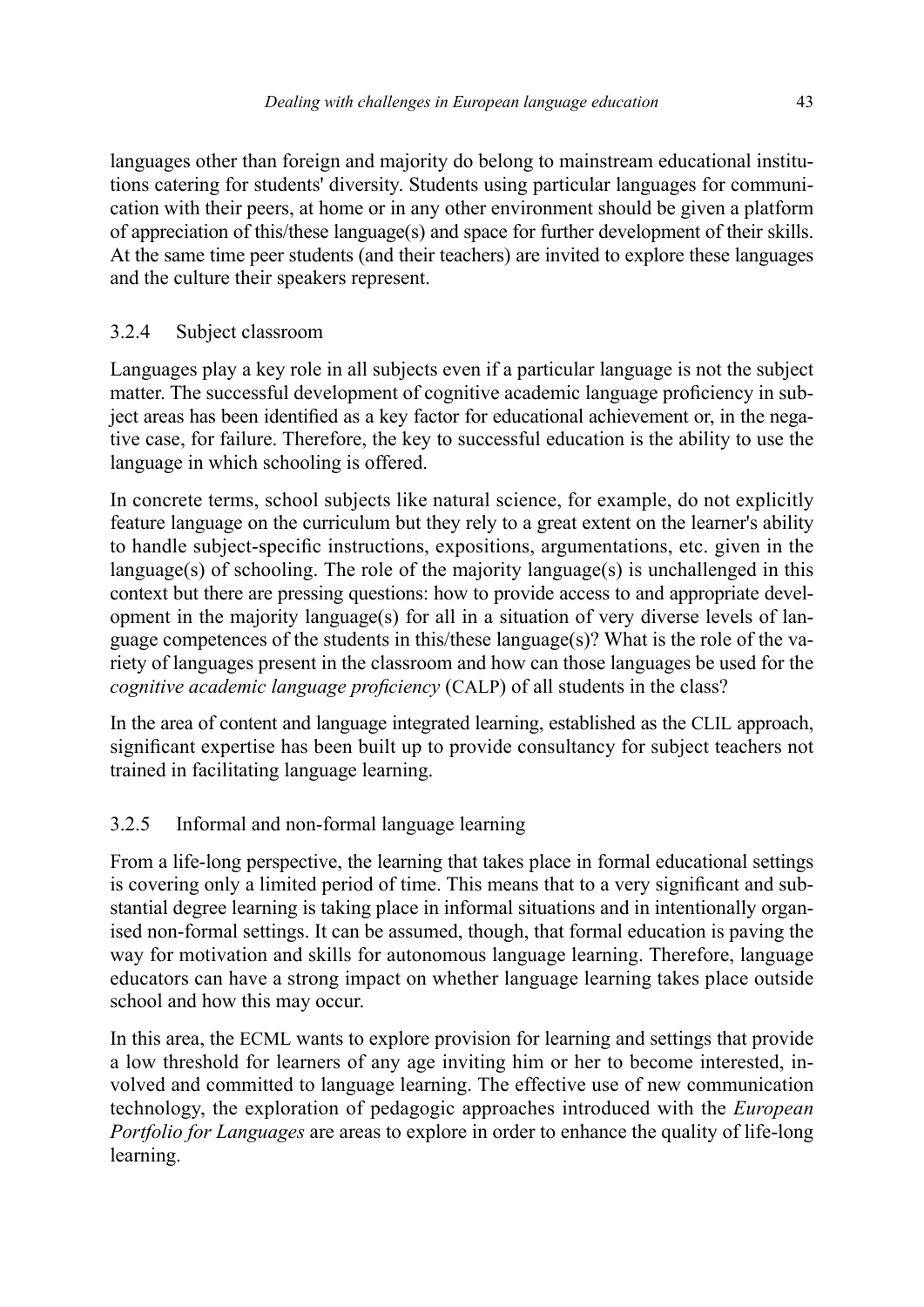3.3 Expected outcomes and outputs

Expected outcomes of the programme include:

- awareness-raising related to the overarching long-term vision;
- promotion of inclusive, plurilingual and intercultural pedagogic approaches;
- initiated dialogue between professionals of language and subject-specific domains;
- involving new target groups (e.g. parents, the business sector).

Expected outputs of the programme include:

- networks comprising of target groups beyond the foreign language education sector;
- project publications responding to the ECML long-term vision and providing practical tools for quality education on classroom level;
- evidence of positive responses to implementation of the long-term vision through mediation activities;
- evidence of impact on learning reported by the stakeholders involved in the programme.

## **4. Conclusion**

With its new medium-term programme, the ECML intends to **initiate** European cooperation in the areas indicated above, and **continue** the work in a coherent way through its future programmes of activities. The overarching aim is to raise awareness about the signicance and inter-relation of inclusive, plurilingual and intercultural approaches in support of good quality education across all educational sectors. In concrete terms, the ECML intends to launch work that requires follow-up by member states if it is to successfully contribute to change and development on a national, regional and local level.

# **References**

- Council of Europe (2001): *Common European Framework of Reference for Languages: Learning, teaching, assessment*. Cambridge: Cambridge University Press.
- Council of Europe (2007): *From linguistic diversity to plurilingual education: Guide for the development of language education policies in Europe*. Strasbourg: Council of Europe.
- Council of Europe (2008a): *White Paper on Intercultural Dialogue. Living together as equals in dignity*. Strasbourg: Council of Europe.
- Council of Europe (2008b): *Recommendation CM/Rec*(*2008*)*7 on the use of the Council of Europe's Common European Framework of Reference for Languages* (*CEFR*) *and the promotion of plurilingualism*. Strasbourg: Council of Europe. Internet: www.coe.int/t/dg4/ linguistic/Conventions\_EN.asp.
- Council of Europe (2010): *Guide for the development and implementation of curricula for plurilingual and intercultural education*. Strasbourg: Council of Europe.